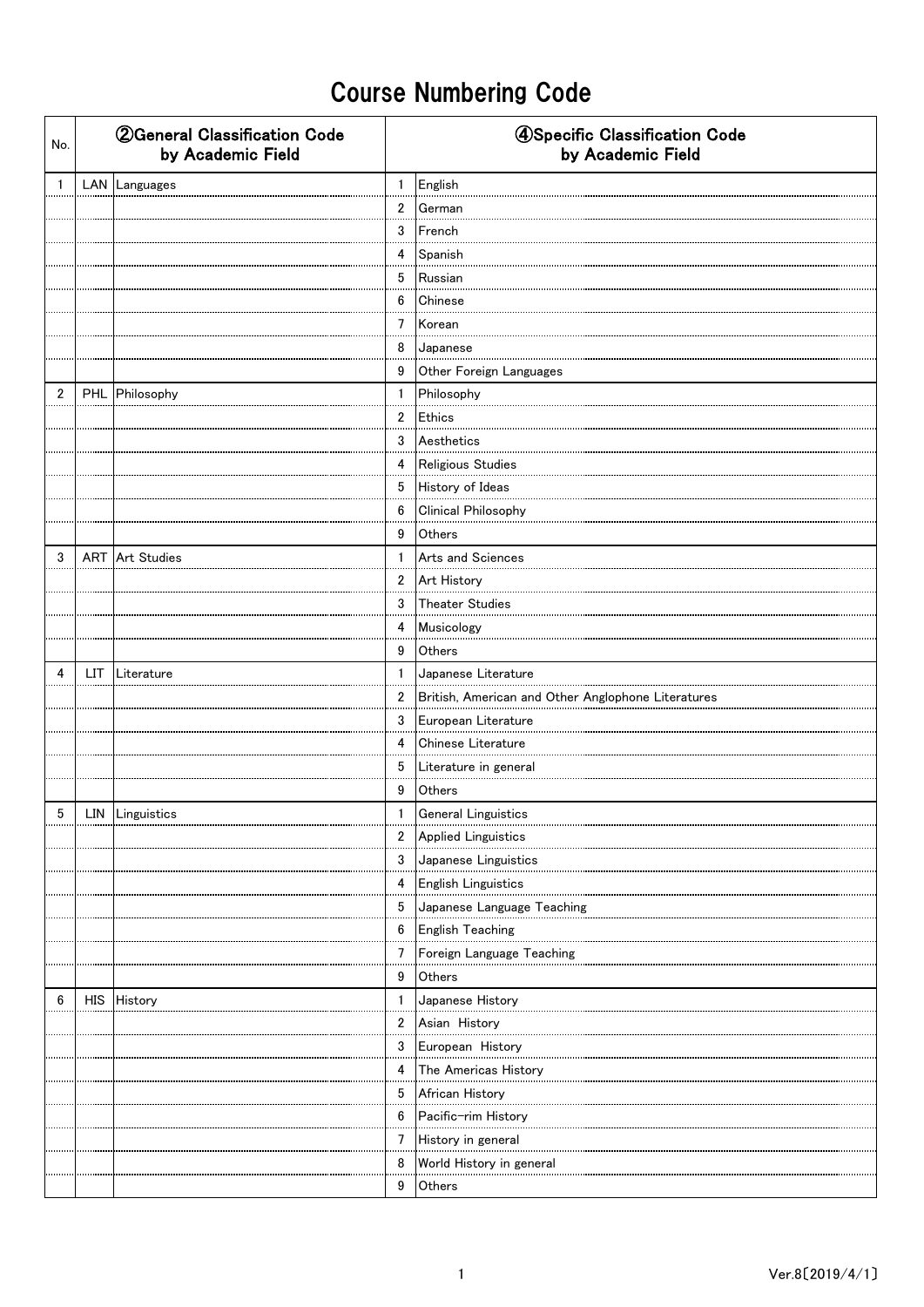| No.            |            | <b>2 General Classification Code</b><br>by Academic Field |                | 4Specific Classification Code<br>by Academic Field      |  |  |
|----------------|------------|-----------------------------------------------------------|----------------|---------------------------------------------------------|--|--|
| $\overline{7}$ |            | PAC Archaeology                                           | $\mathbf{1}$   | Japanese Archaeology                                    |  |  |
|                |            |                                                           | $2^{\circ}$    | Asian Archaeology                                       |  |  |
|                |            |                                                           | 3              | <b>Ancient Civilization</b>                             |  |  |
|                |            |                                                           | 9              | Others                                                  |  |  |
| 8              |            | GEO Geography                                             | 1              | Human Geography                                         |  |  |
|                |            |                                                           | $\overline{2}$ | Physical Geography                                      |  |  |
|                |            |                                                           | 3              | Regional Geography                                      |  |  |
|                |            |                                                           | 9              | Others                                                  |  |  |
| 9              |            | ARS Area Studies                                          | $\mathbf{1}$   | Asian Studies                                           |  |  |
|                |            |                                                           | $\overline{2}$ | European Studies                                        |  |  |
|                |            |                                                           | 3              | North & South American Studies                          |  |  |
|                |            |                                                           | 4              | African Studies                                         |  |  |
|                |            |                                                           | 5              | Pacific-rim Studies<br>                                 |  |  |
|                |            |                                                           | 6              | Interregional Studies                                   |  |  |
|                |            |                                                           | 9              | Others                                                  |  |  |
| 10             |            | PSY Psychology                                            | $\mathbf{1}$   | Social Psychology                                       |  |  |
|                |            |                                                           | $\overline{2}$ | Educational Psychology                                  |  |  |
|                |            |                                                           | 3              | Clinical Psychology                                     |  |  |
|                |            |                                                           | 4              | Experimental Psychology                                 |  |  |
|                |            |                                                           | 5              | Cognitive Psychology                                    |  |  |
|                |            |                                                           | 9              | Others                                                  |  |  |
| 11             |            | <b>EDU</b> Education                                      | $\mathbf{1}$   | Education                                               |  |  |
|                |            |                                                           | $\mathbf{2}$   | Lifelong Education                                      |  |  |
|                |            |                                                           | 3              | Cross-Cultural Education                                |  |  |
|                |            |                                                           | 9              | <b>Others</b>                                           |  |  |
|                | 12 LAW Law |                                                           | 1              | Basic Legal Sciences                                    |  |  |
|                |            |                                                           | $\overline{2}$ | <b>Public Law</b>                                       |  |  |
|                |            |                                                           | 3              | International Law                                       |  |  |
|                |            |                                                           | 4              | Social Law                                              |  |  |
|                |            |                                                           | 5              | Criminal Law and Procedure                              |  |  |
|                |            |                                                           | 6              | Civil and commercial law                                |  |  |
|                |            |                                                           | 7              | New Fields of Law                                       |  |  |
|                |            |                                                           | 9              | <b>Others</b>                                           |  |  |
| 13             |            | <b>POL</b> Political Science                              | $\mathbf{1}$   | <b>Political Science</b>                                |  |  |
|                |            |                                                           | $\overline{2}$ | Public Administration/Local Public Administration       |  |  |
|                |            |                                                           | 3              | International Political Science/International Relations |  |  |
|                |            |                                                           | 4              | International Public Policy                             |  |  |
|                |            |                                                           | 9              | Others                                                  |  |  |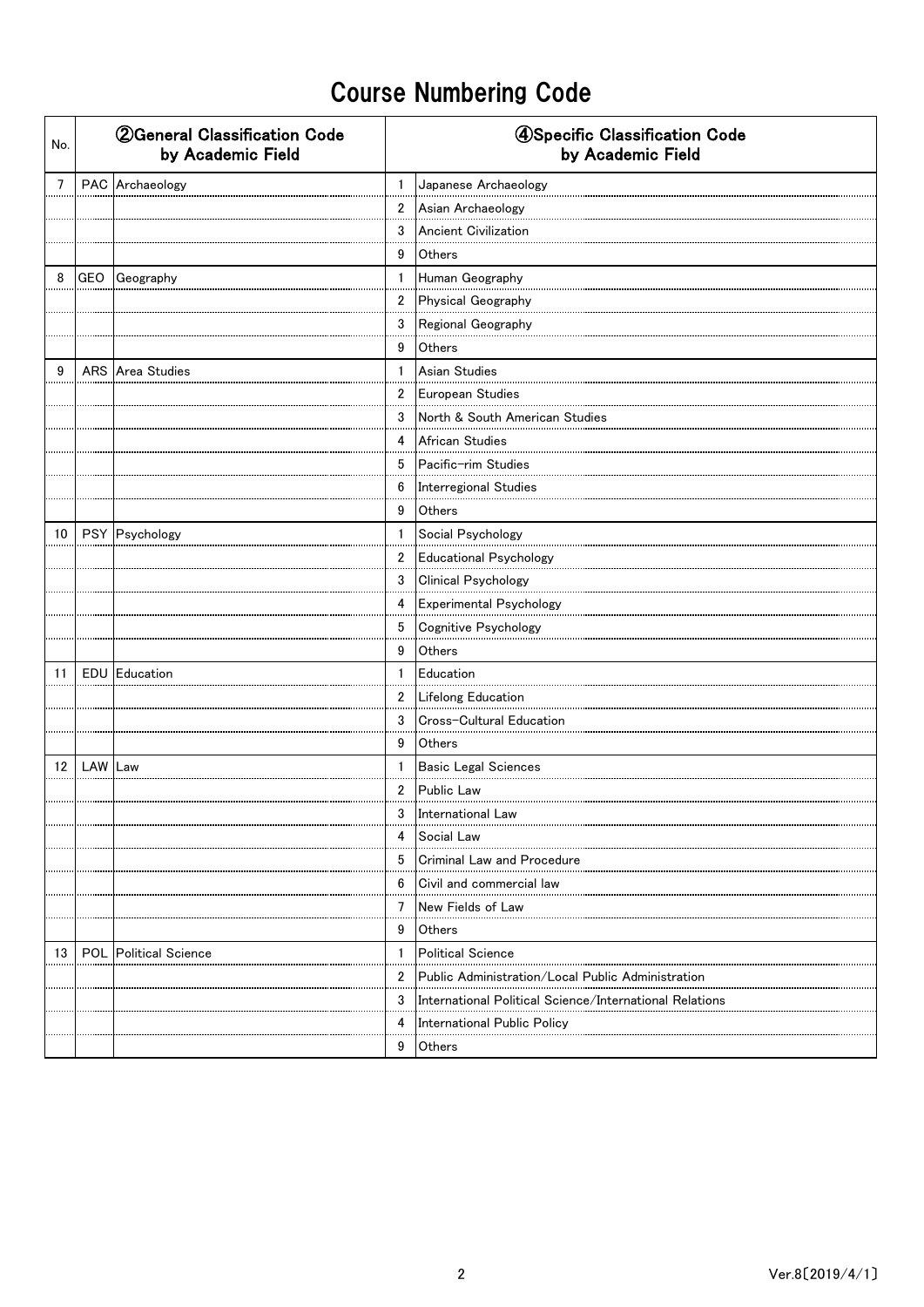| No. | <b>2 General Classification Code</b><br>by Academic Field |                 | 4Specific Classification Code<br>by Academic Field |
|-----|-----------------------------------------------------------|-----------------|----------------------------------------------------|
| 14  | <b>ECN</b> Economics                                      | $\mathbf{1}$    | Theoretical Economics                              |
|     |                                                           | $\overline{2}$  | Economic Theory/Economic Thought                   |
|     |                                                           | 3               | <b>Economic Statistics</b>                         |
|     |                                                           | 4               | Economic Policy                                    |
|     |                                                           | 5               | Public Finance / Public Economics                  |
|     |                                                           | 6               | Money and Banking                                  |
|     |                                                           | $\overline{7}$  | Finance                                            |
|     |                                                           | 8               | Economic History                                   |
|     |                                                           | 9               | Others                                             |
| 15  | CMM Commerce                                              | $\mathbf{1}$    | Marketing                                          |
|     |                                                           | $\overline{2}$  | Consumer Behavior                                  |
|     |                                                           | 3               | Advertising                                        |
|     |                                                           | 4               | Distribution                                       |
|     |                                                           | $5\phantom{.0}$ | Trading                                            |
|     |                                                           | 6               | Transportation                                     |
|     |                                                           | 7               | Logistics                                          |
|     |                                                           | 8               | Insurance                                          |
|     |                                                           | 9               | Others                                             |
| 16  | MAN Management                                            | $\mathbf{1}$    | Corporation Theory                                 |
|     |                                                           |                 | 2 Management Theory                                |
|     |                                                           | 3               | Human Resource Management                          |
|     |                                                           | 4               | Managerial Finance                                 |
|     |                                                           | 5               | Information Management                             |
|     |                                                           | 6               | International Management                           |
|     |                                                           | $\overline{7}$  | Public Management                                  |
|     |                                                           | 8               | <b>Business History</b>                            |
|     |                                                           | 9               | Others                                             |
|     | 17 ACC Accounting                                         | $\mathbf{1}$    | Bookkeeping                                        |
|     |                                                           | 2               | <b>Cost Accounting</b>                             |
|     |                                                           | 3               | <b>Financial Accounting</b>                        |
|     |                                                           | 4               | Management Accounting                              |
|     |                                                           | 5               | Business Analysis                                  |
|     |                                                           | 6               | Auditing                                           |
|     |                                                           | 7               | <b>International Accounting</b>                    |
|     |                                                           | 8               | Tax Accounting                                     |
|     |                                                           | 9               | Others                                             |
| 18  | SOC Sociology                                             | $\mathbf{1}$    | Sociology                                          |
|     |                                                           | $\overline{2}$  | Social Philosophy/Social Thought                   |
|     |                                                           | 3               | Social Systems                                     |
|     |                                                           | 4               | Social Welfare                                     |
|     |                                                           | 5               | Social Research                                    |
|     |                                                           | 6               | Media Studies                                      |
|     |                                                           | 9               | Others                                             |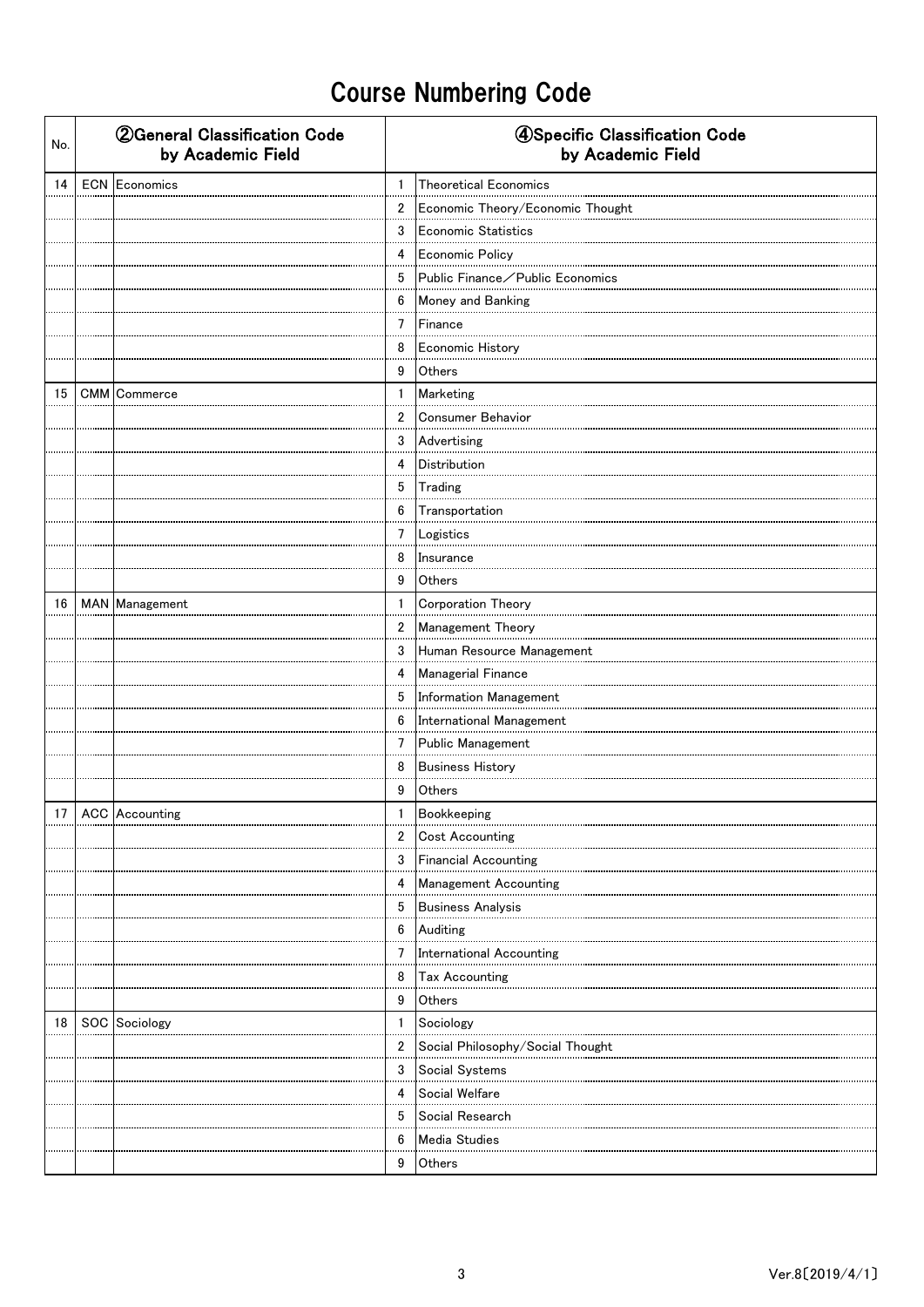| No. | <b>2 General Classification Code</b><br>by Academic Field |                                                          |                | 4Specific Classification Code<br>by Academic Field |  |  |  |
|-----|-----------------------------------------------------------|----------------------------------------------------------|----------------|----------------------------------------------------|--|--|--|
| 19  |                                                           | MAT Mathematics                                          | $\mathbf{1}$   | Algebra                                            |  |  |  |
|     |                                                           |                                                          | $\overline{2}$ | Geometry                                           |  |  |  |
|     |                                                           |                                                          | 3              | <b>Basic Analysis</b>                              |  |  |  |
|     |                                                           |                                                          | 4              | Mathematical Analysis                              |  |  |  |
|     |                                                           |                                                          | 5              | Basic Mathematics/Applied Mathematics              |  |  |  |
|     |                                                           |                                                          | 9              | Others                                             |  |  |  |
| 20  |                                                           | MSM Mathematical Sciences Based on Modeling and Analysis | 1              | Intoroductory Mathematical Sciences                |  |  |  |
|     |                                                           |                                                          | $\overline{2}$ | Simulation                                         |  |  |  |
|     |                                                           |                                                          | 3              | Modeling                                           |  |  |  |
|     |                                                           |                                                          | 4              | Mathematical Analysis                              |  |  |  |
|     |                                                           |                                                          | 9              | <b>Others</b>                                      |  |  |  |
| 21  |                                                           | <b>BPH</b> Basic Physics                                 | $\mathbf{1}$   | <b>Mechanics</b>                                   |  |  |  |
|     |                                                           |                                                          | 2              | Electromagnetism                                   |  |  |  |
|     |                                                           |                                                          | 3              | Thermodynamics and Statistical Mechanics           |  |  |  |
|     |                                                           |                                                          | 4              | <b>Quantum Mechanics</b>                           |  |  |  |
|     |                                                           |                                                          | 5              | Theory of Relativity                               |  |  |  |
|     |                                                           |                                                          | 6              | Mathematics for Physics                            |  |  |  |
|     |                                                           |                                                          | 7              | <b>Basic Physics</b>                               |  |  |  |
|     |                                                           |                                                          | 9              | Others                                             |  |  |  |
| 22  |                                                           | PHY Physics                                              | $\mathbf{1}$   | Particle Physics/Nuclear Physics/ Cosmology        |  |  |  |
|     |                                                           |                                                          | 2              | Condensed Matter Physics                           |  |  |  |
|     |                                                           |                                                          | 3              | Atomic and Molecular Physics/Quantum Electronics   |  |  |  |
|     |                                                           |                                                          | 4              | Biophysics/Chemical Physics                        |  |  |  |
|     |                                                           |                                                          | 5              | Physics                                            |  |  |  |
|     |                                                           |                                                          | 9              | Others                                             |  |  |  |
| 23  |                                                           | <b>APH</b> Applied Physics                               | $\mathbf{1}$   | Applied Condensed Matter Physics                   |  |  |  |
|     |                                                           |                                                          | 2              | <b>Crystal Engineering</b>                         |  |  |  |
|     |                                                           |                                                          | 3              | Surface Physics                                    |  |  |  |
|     |                                                           |                                                          | 4              | Optical Engineering/Photonics                      |  |  |  |
|     |                                                           |                                                          | 5              | Plasma Electronics                                 |  |  |  |
|     |                                                           |                                                          | 6              | <b>Applied Physics</b>                             |  |  |  |
|     |                                                           |                                                          | 9              | Others                                             |  |  |  |
| 24  |                                                           | <b>AST</b> Astronomy                                     | 1              | Astronomy                                          |  |  |  |
| 25  |                                                           | EPS Earth and Planetary Sciences                         | $\mathbf{1}$   | Earth and Planetary Sciences                       |  |  |  |
| 26  |                                                           | <b>BCH</b> Basic Chemistry                               | 1              | <b>Physical Chemistry</b>                          |  |  |  |
|     |                                                           |                                                          | $\overline{2}$ | Organic Chemistry                                  |  |  |  |
|     |                                                           |                                                          | 3              | Inorganic Chemistry                                |  |  |  |
|     |                                                           |                                                          | 4              | Solids Chemistry                                   |  |  |  |
|     |                                                           |                                                          | 5              | Quantum/Theoretical Chemistry                      |  |  |  |
|     |                                                           |                                                          | 9              | Others                                             |  |  |  |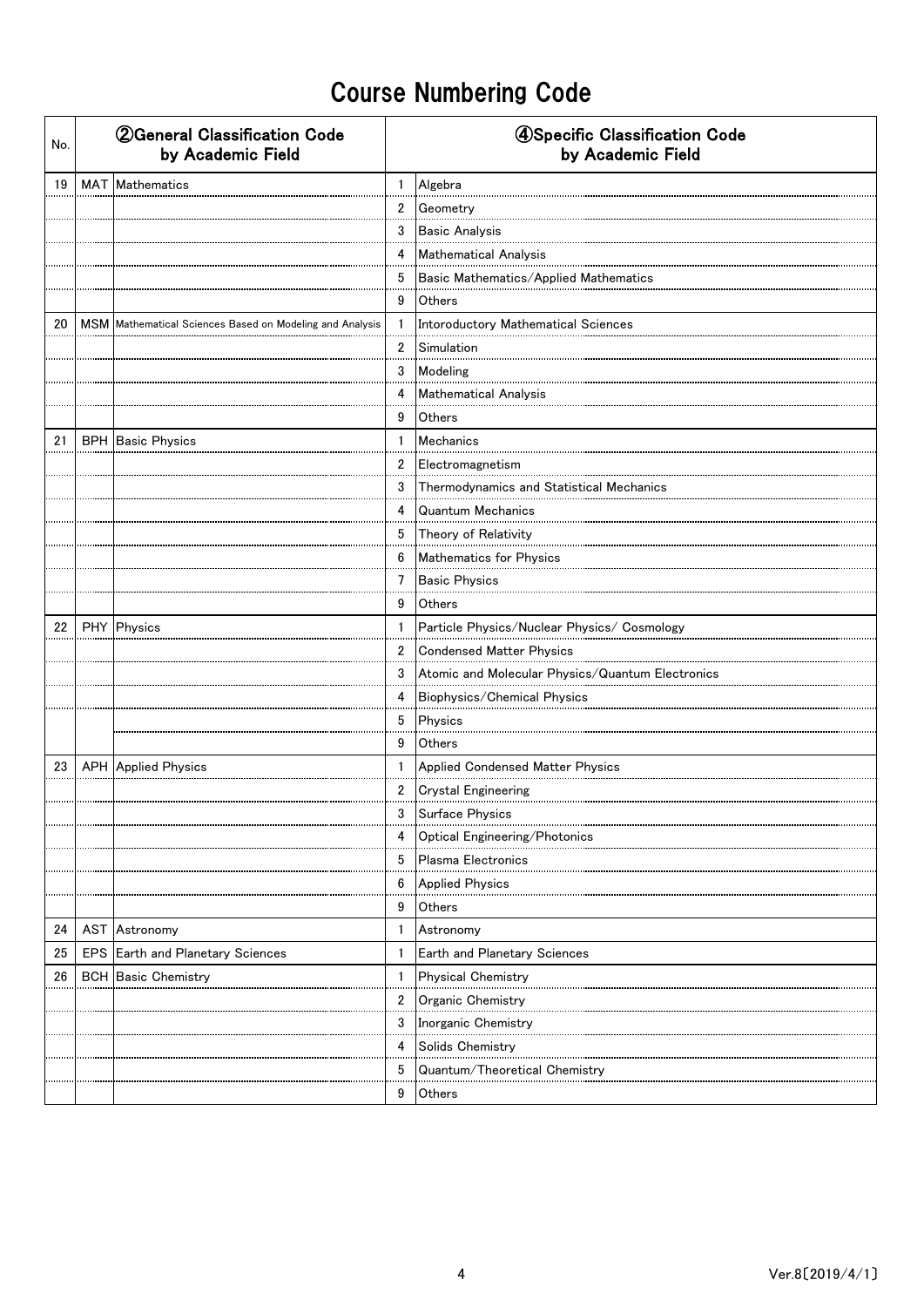| No. | <b>2 General Classification Code</b><br>by Academic Field |                | 4Specific Classification Code<br>by Academic Field |
|-----|-----------------------------------------------------------|----------------|----------------------------------------------------|
| 27  | <b>ACH</b> Applied Chemistry                              | $\mathbf{1}$   | Solid State Chemistry                              |
|     |                                                           | $\overline{2}$ | Synthetic Chemistry                                |
|     |                                                           | 3              | Polymer Chemistry                                  |
|     |                                                           | 4              | <b>Analytical Chemistry</b>                        |
|     |                                                           | 5              | Bio-Related Chemistry                              |
|     |                                                           | 6              | Computational Chemistry                            |
|     |                                                           | $\overline{7}$ | Green/Environmental Chemistry                      |
|     |                                                           | 8              | Energy-Related Chemistry                           |
|     |                                                           | 9              | Others                                             |
| 28  | MCH Material Chemistry                                    | $\mathbf{1}$   | Organic/Hybrid Materials                           |
|     |                                                           | $\overline{2}$ | Polymer/Textile Materials                          |
|     |                                                           | 3              | Inorganic Industrial Materials                     |
|     |                                                           | 4              | Organic Industrial Materials                       |
|     |                                                           | 5              | Bio-Related Materials                              |
|     |                                                           | 6              | Device Related Chemistry                           |
|     |                                                           | 9              | Others                                             |
| 29  | NAN Nano/Micro Science                                    | $\mathbf{1}$   | Nanostructural Chemistry                           |
|     |                                                           | $\overline{2}$ | Nanostructural Physics                             |
|     |                                                           | 3              | Nanomaterials Chemistry                            |
|     |                                                           | 5              | Nanobioscience                                     |
|     |                                                           | 6              | Nano/Microsystems                                  |
|     |                                                           | 9              | Others                                             |
| 30  | <b>INF</b> Informatics                                    | $\mathbf{1}$   | <b>Basic Informatics</b>                           |
|     |                                                           | $\mathbf{2}$   | <b>Basic Technology of Computing</b>               |
|     |                                                           | 3              | Human Informatics                                  |
|     |                                                           | 4              | <b>Informatics Frontier</b>                        |
|     |                                                           | 9              | Others                                             |
| 31  | STA Statistics                                            | $\mathbf{1}$   | Probability Theory / Statistics                    |
|     |                                                           | 2              | <b>Descriptive Statistics</b>                      |
|     |                                                           | 3              | <b>Speculative Statistics</b>                      |
|     |                                                           | 4              | Multivariate Analysis                              |
|     |                                                           | 5              | Spatio-temporal Statistical analysis               |
|     |                                                           | 6              | <b>Computational Statistics</b>                    |
|     |                                                           | 7              | <b>Applied Statistics</b>                          |
|     |                                                           | 9              | Others                                             |
| 32  | MEC Mechanical Engineering                                | 1              | Engineering Materials/Mechanics of Materials       |
|     |                                                           | 2              | Production Engineering/ Manufacturing Processes    |
|     |                                                           | 3              | Design Engineering/Machine Elements/Tribology      |
|     |                                                           | 4              | <b>Fluid Engineering</b>                           |
|     |                                                           | 5              | Thermal Engineering                                |
|     |                                                           | 6              | Dynamics / Measurement / Control                   |
|     |                                                           | 7              | Intelligent Systems/Mechanical Systems             |
|     |                                                           | 9              | Others                                             |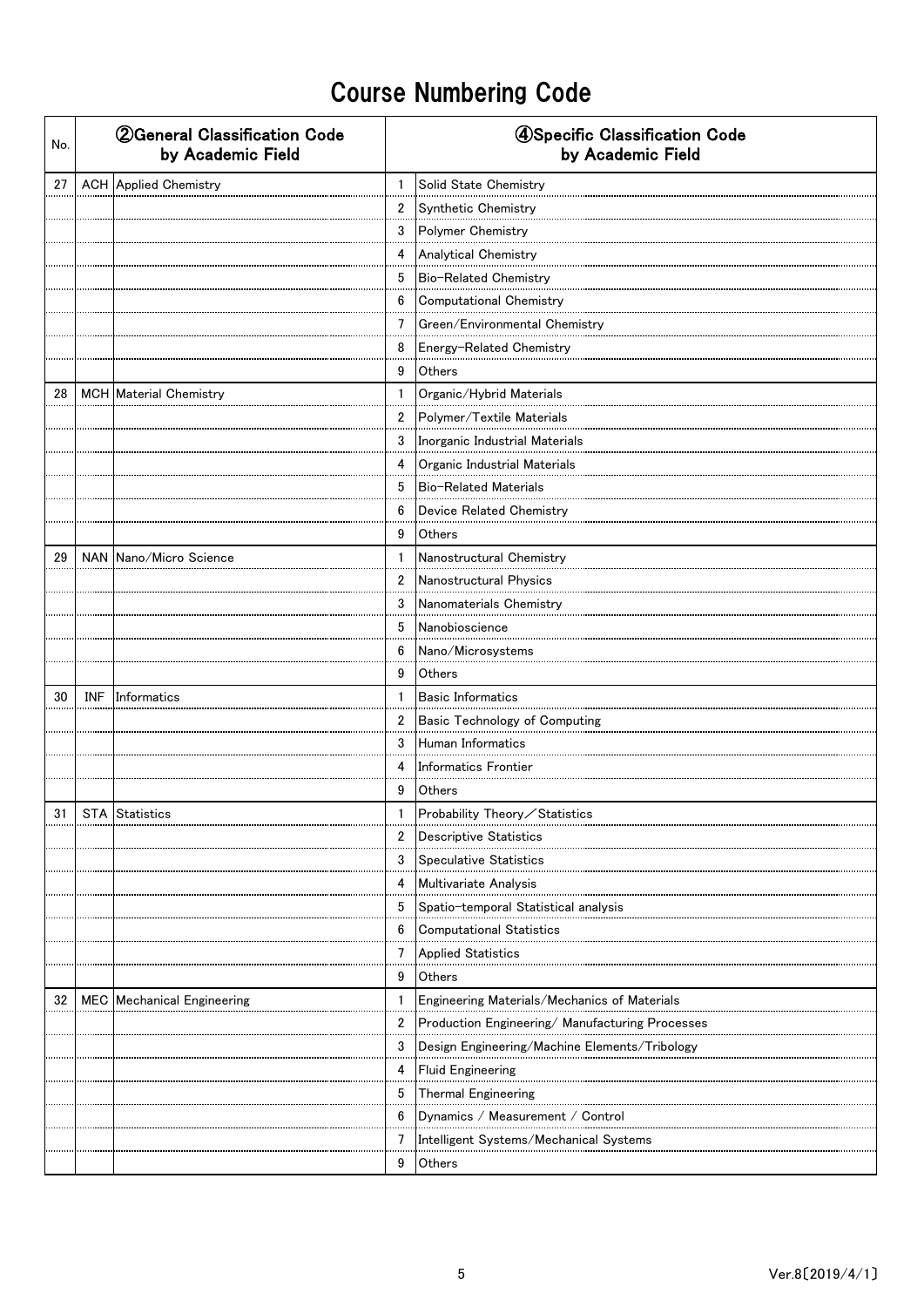| No. | <b>2 General Classification Code</b><br>by Academic Field |              | 4Specific Classification Code<br>by Academic Field                               |
|-----|-----------------------------------------------------------|--------------|----------------------------------------------------------------------------------|
| 33  | <b>ELC</b> Electrical and Electronic Engineering          | $\mathbf{1}$ | Basic Electrical and Electronic Engineering                                      |
|     |                                                           | 2            | Power Engineering/Power Conversion/Electric Machinery                            |
|     |                                                           | 3            | Electronic / Electric Materials                                                  |
|     |                                                           | 4            | Electronic devices / Electronic Equipment                                        |
|     |                                                           | 5            | Commumication/Network Engineering                                                |
|     |                                                           | 6            | <b>Measurement Engineering</b>                                                   |
|     |                                                           | 7            | Control Engineering / Systems Engineering                                        |
|     |                                                           | 9            | Others                                                                           |
| 34  | CIE Civil Engineering                                     | 1            | Civi engineering Materials/Construction/Construction Management                  |
|     |                                                           | 2            | Structural Engineering/Earthquake Engineering/Maintenance Management Engineering |
|     |                                                           | 3            | Geotechnical Engineering                                                         |
|     |                                                           | 4            | <b>Hydaulic Engineering</b>                                                      |
|     |                                                           | 5            | Civil Engineering Project/Traffic Engineering                                    |
|     |                                                           | 6            | Civi and Environmental Engineering                                               |
|     |                                                           | 9            | Others                                                                           |
| 35  | ARC Architecural Design & Engineering                     | $\mathbf{1}$ | Architecture                                                                     |
|     |                                                           | 2            | Architectural Design                                                             |
|     |                                                           | 3            | Architectural Theory / History                                                   |
|     |                                                           | 4            | Architectural Planning / Urban Design                                            |
|     |                                                           | 5            | Architectural Environments / Building Services                                   |
|     |                                                           | 6            | Building Structures                                                              |
|     |                                                           | 7            | Building Materials / Building Productions                                        |
|     |                                                           | 9            | Others                                                                           |
| 36  | MAE Materials Engineering                                 | 1            | Physical Properties of Metals/Metal-Base Materials                               |
|     |                                                           | 2            | Inorganic Materials/Physical Propertoes                                          |
|     |                                                           | 3            | Composite Materials/Surface and Interface Engineering                            |
|     |                                                           | 4            | Structural/Functional Materials                                                  |
|     |                                                           | 5            | Material Processing/Misrostructural Control Engineering                          |
|     |                                                           | 6            | Metal Making/Resorce Production Engineering                                      |
|     |                                                           | 9            | Others                                                                           |
| 37  | PCE Process/Chemical Engineering                          |              | Physical property/Transport operation/Unit operation                             |
|     |                                                           | 2            | Reaction Engineering/Process System                                              |
|     |                                                           | 3            | Catalyst/Resource Chemical Process                                               |
|     |                                                           | 4            | Biofunction/Bioprocess                                                           |
|     |                                                           | 5            | <b>Process Simulation</b>                                                        |
|     |                                                           | 6            | Data Chemical Engineering                                                        |
|     |                                                           | 9            | Others                                                                           |
| 38  | <b>INE</b> Integrated Engineering                         | 1            | Aerospace Engineering                                                            |
|     |                                                           | 2            | Naval and Maritime Engineering                                                   |
|     |                                                           | 3            | Earth System and Resources Engineering                                           |
|     |                                                           | 4            | <b>Nuclear Fusion Studies</b>                                                    |
|     |                                                           | 5            | <b>Nuclear Engenieering</b>                                                      |
|     |                                                           | 6            | <b>Energy Engineering</b>                                                        |
|     |                                                           | 7            | <b>Biomedical Engineering</b>                                                    |
|     |                                                           | 9            | Others                                                                           |
|     |                                                           |              |                                                                                  |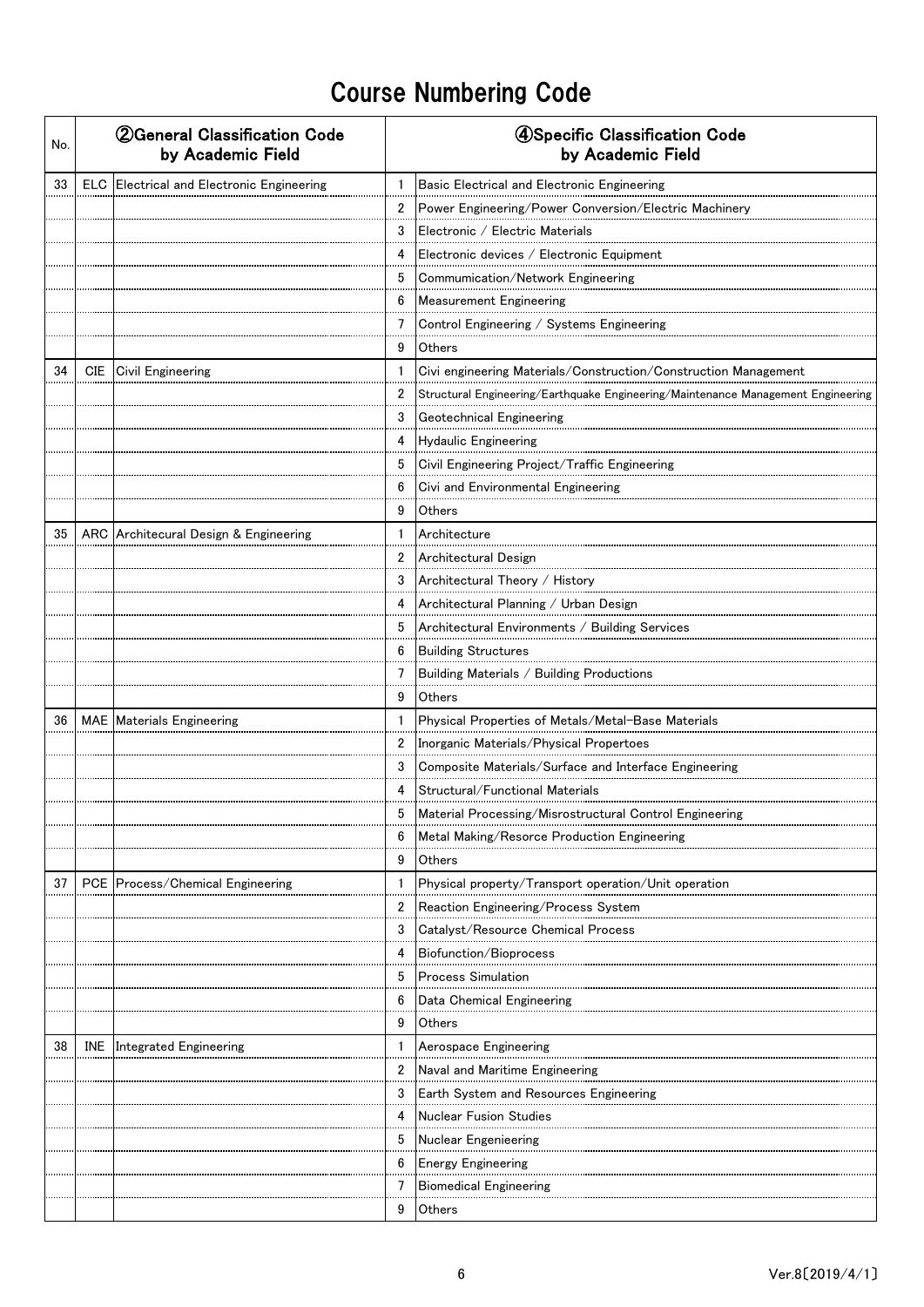| No. | <b>2 General Classification Code</b><br>by Academic Field |                | 4Specific Classification Code<br>by Academic Field |
|-----|-----------------------------------------------------------|----------------|----------------------------------------------------|
| 39  | BIO Biological Sciences                                   | $\mathbf{1}$   | Molecular biology                                  |
|     |                                                           | $\overline{2}$ | Biochemistry                                       |
|     |                                                           | 3              | Cell biology                                       |
|     |                                                           | 4              | Developmental biology                              |
|     |                                                           | 5              | Signal Transduction                                |
|     |                                                           | 9              | Others                                             |
| 40  | <b>BBI</b> Basic Biology                                  | $\mathbf{1}$   | <b>Plant Science</b>                               |
|     |                                                           | $\mathbf{2}$   | Plant Molecular Biology/Plant Physiology           |
|     |                                                           | 3              | Morphology/Structure                               |
|     |                                                           | 4              | Animal Physiology/Animal Behavior                  |
|     |                                                           | 5              | Genetics/Chromosomal Dynamics                      |
|     |                                                           | 6              | Evolutionary Biology                               |
|     |                                                           | 7              | Biodiversity/Taxonomy                              |
|     |                                                           | 8              | Ecology/Environment                                |
|     |                                                           | 9              | Others                                             |
| 41  | CBI Comprehensive Biology                                 | $\mathbf{1}$   | <b>Basic Biology</b>                               |
|     |                                                           | $\overline{2}$ | Neuroscience                                       |
|     |                                                           | 3              | Laboratory Animal Science                          |
|     |                                                           | 4              | Genome Science                                     |
|     |                                                           | 5              | System Genome Science                              |
|     |                                                           | 6              | <b>Bioinformatics</b>                              |
|     |                                                           | $\overline{7}$ | Conservation of Biological Resources               |
|     |                                                           | 9              | Others                                             |
| 42  | AGR Agriculture                                           | $\mathbf{1}$   | Science in Genetics and Breeding                   |
|     |                                                           | $\overline{2}$ | Crop Production Science                            |
|     |                                                           | 3              | Horticultural Science                              |
|     |                                                           | 4              | <b>Plant Protection Science</b>                    |
|     |                                                           | 5              | Agricultural Engineering                           |
|     |                                                           | 6              | Animal Production Science                          |
|     |                                                           | 7              | <b>Insect Science</b>                              |
|     |                                                           | 8              | Environmental Agriculture/Information Science      |
|     |                                                           | 9              | Others                                             |
| 43  | AGC Agricultural Chemistry                                |                | Plant Nutrition/Soil Science                       |
|     |                                                           | $\overline{2}$ | Applied Microbiology                               |
|     |                                                           | 3              | Applied Biochemistry                               |
|     |                                                           | 4              | Bioorganic Chemistry                               |
|     |                                                           | 5              | <b>Food Science</b>                                |
|     |                                                           | 6              | Applied Molecular and cellular Science             |
|     |                                                           | 7              | Biotechnology                                      |
|     |                                                           | 8              | <b>Environmental Science</b>                       |
|     |                                                           | 9              | Others                                             |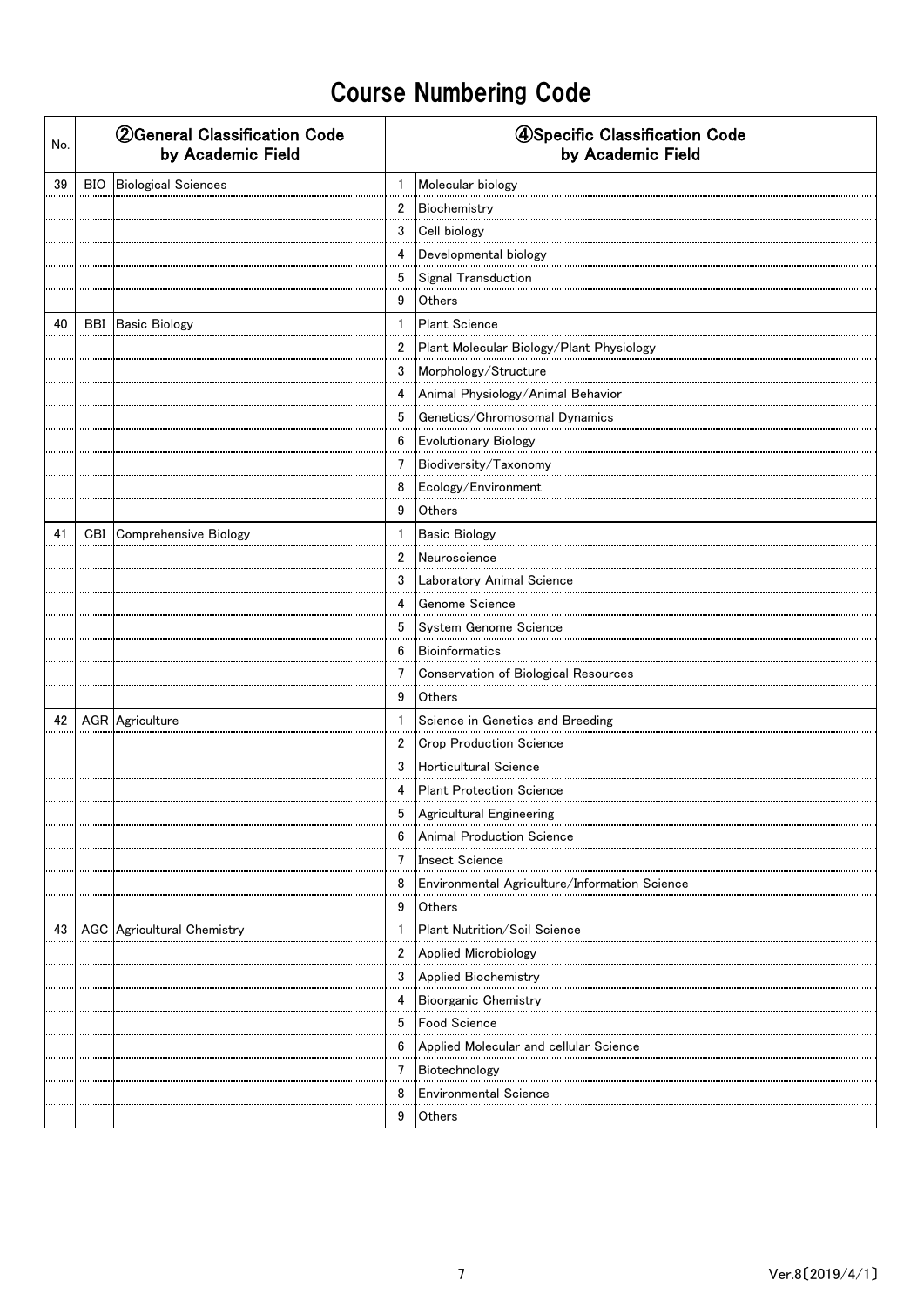| No. | <b>2 General Classification Code</b><br>by Academic Field |                                                |                | 4Specific Classification Code<br>by Academic Field          |  |  |
|-----|-----------------------------------------------------------|------------------------------------------------|----------------|-------------------------------------------------------------|--|--|
| 44  |                                                           | AGE Agricultural Economics and Rural Sociology | $\mathbf{1}$   | Resource Economics                                          |  |  |
|     |                                                           |                                                | $\overline{2}$ | Agricultural Management                                     |  |  |
|     |                                                           |                                                | 3              | Agricultural Policy                                         |  |  |
|     |                                                           |                                                | 4              | <b>Food Economics</b>                                       |  |  |
|     |                                                           |                                                | 5              | Development Economics                                       |  |  |
|     |                                                           |                                                | 6              | Rural Sociology                                             |  |  |
|     |                                                           |                                                | $\overline{7}$ | <b>Environmental Economics</b>                              |  |  |
|     |                                                           |                                                | 8              | <b>Environmental Sociology</b>                              |  |  |
|     |                                                           |                                                | 9              | Others                                                      |  |  |
| 45  |                                                           | PHA Pharmacy                                   | $\mathbf{1}$   | <b>General Pharmaceutical Sciences</b>                      |  |  |
| 46  |                                                           | MED Medicine                                   | $\mathbf{1}$   | General Medical science                                     |  |  |
| 47  |                                                           | <b>ANT</b> Anthropology                        | 1              | Cultural Anthropology                                       |  |  |
|     |                                                           |                                                | $\overline{2}$ | Folklore                                                    |  |  |
|     |                                                           |                                                | 3              | Ethnology                                                   |  |  |
|     |                                                           |                                                | 4              | Social Anthropology                                         |  |  |
|     |                                                           |                                                | 5              | Comparative Folklore                                        |  |  |
|     |                                                           |                                                | 6              | Natural Anthropology                                        |  |  |
|     |                                                           |                                                | 7              | Applied Anthropology                                        |  |  |
|     |                                                           |                                                | 9              | Others                                                      |  |  |
| 48  |                                                           | <b>ENV</b> Environmental Science               | $\mathbf{1}$   | Environmental Analysis                                      |  |  |
|     |                                                           |                                                | $\overline{2}$ | <b>Environmental Conservation</b>                           |  |  |
|     |                                                           |                                                | 3              | Environmental Innovation                                    |  |  |
|     |                                                           |                                                | 9              | Others                                                      |  |  |
| 49  |                                                           | TRS Tourism and Hospitality                    | $\mathbf{1}$   | Travel and Tourism Management                               |  |  |
|     |                                                           |                                                | $\overline{2}$ | Hospitality Management                                      |  |  |
|     |                                                           |                                                | 3              | Leisure and Resort Management                               |  |  |
|     |                                                           |                                                | 9              | Others                                                      |  |  |
|     |                                                           | 50 DES Design Science                          |                | <b>Information Design</b>                                   |  |  |
|     |                                                           |                                                | 2              | <b>Environmental Design</b>                                 |  |  |
|     |                                                           |                                                | 3              | <b>Industrial Design</b>                                    |  |  |
|     |                                                           |                                                | 4              | Design Science in general                                   |  |  |
|     |                                                           |                                                | 9              | Others                                                      |  |  |
| 51  |                                                           | SSS Social systems engineering/Safety system   | 1<br>2         | Social System Engineering                                   |  |  |
|     |                                                           |                                                | 3              | Safety System                                               |  |  |
|     |                                                           |                                                | 4              | Natural Disaster Science<br><br>Disaster Prevention Science |  |  |
|     |                                                           |                                                | 9              | Others                                                      |  |  |
| 52  |                                                           | <b>GDR</b> Gender                              | $\mathbf{1}$   | Gender                                                      |  |  |
| 53  |                                                           | POP Pop Culture                                | $\mathbf{1}$   | Pop Culture                                                 |  |  |
| 54  |                                                           | <b>CUL</b> Cultural Studies                    | $\mathbf{1}$   | Semiotics/Representation                                    |  |  |
|     |                                                           |                                                | 2              | Comparative Culture                                         |  |  |
|     |                                                           |                                                | 3              | <b>Cultural History</b>                                     |  |  |
|     |                                                           |                                                | 4              | Theory of Expression                                        |  |  |
|     |                                                           |                                                | 5              | Media Culture                                               |  |  |
|     |                                                           |                                                | 9              | Others                                                      |  |  |
|     |                                                           |                                                |                |                                                             |  |  |